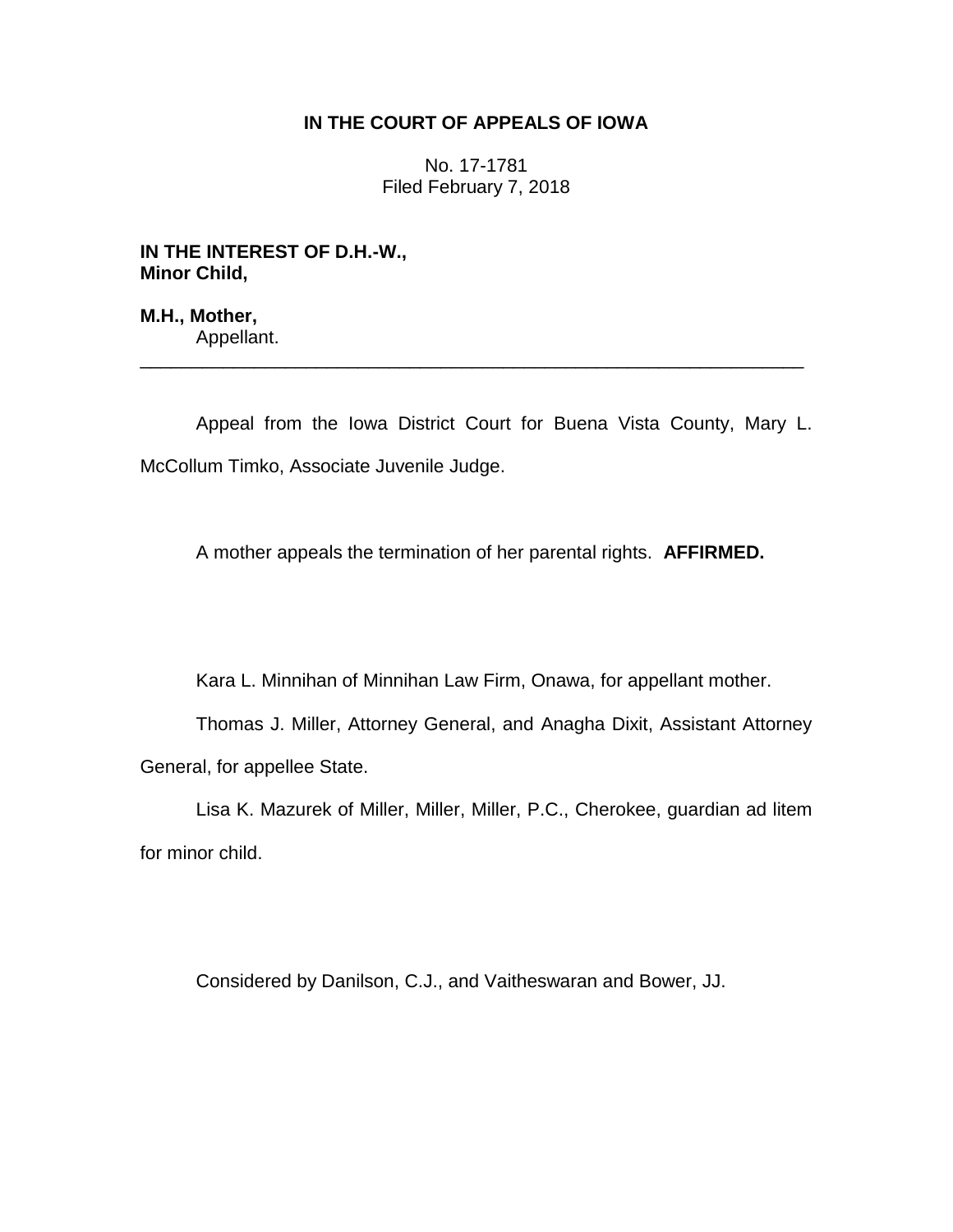## **BOWER, Judge.**

 $\overline{a}$ 

A mother appeals the termination of her parental rights.<sup>1</sup> We find the termination was supported by clear and convincing evidence and termination is in the best interest of the child. We affirm the juvenile court.

### **I. Background Facts and Proceedings**

D.H.-W. was born in 2014. D.H.-W.'s siblings, born in 1996 and 2006, were previously adjudicated as Children in Need of Assistance (CINA) and removed from the mother's care in response to substance-abuse issues, domestic-violence concerns, and the mother's inability to maintain stable employment and housing. The mother's parental rights to the older children were not terminated. However, while pregnant with D.H.-W. the mother continued to use controlled substances. After D.H.-W.'s birth, domestic violence returned to the mother's home. D.H.-W.'s father was charged with two counts of domestic abuse assault and harassment in the first degree.

A CINA petition was filed December 22, 2015, concerning D.H.-W. due to domestic violence and substance abuse. Prior to the CINA hearing, the mother, grandmother, and the mother's adult child were arrested and charged with delivery of prescription drugs. During the drug buy, D.H.-W. was in the care of a friend with a lengthy criminal history, including charges of domestic abuse. It was also determined that during previous drug buys, D.H.-W. was present in the vehicle.

D.H.-W. was adjudicated CINA in February 2016. The mother scheduled a substance-abuse evaluation and therapy. D.H.-W. was placed in foster care as

 $1$  D.H.-W.'s father's parental rights were also terminated. He has not appealed.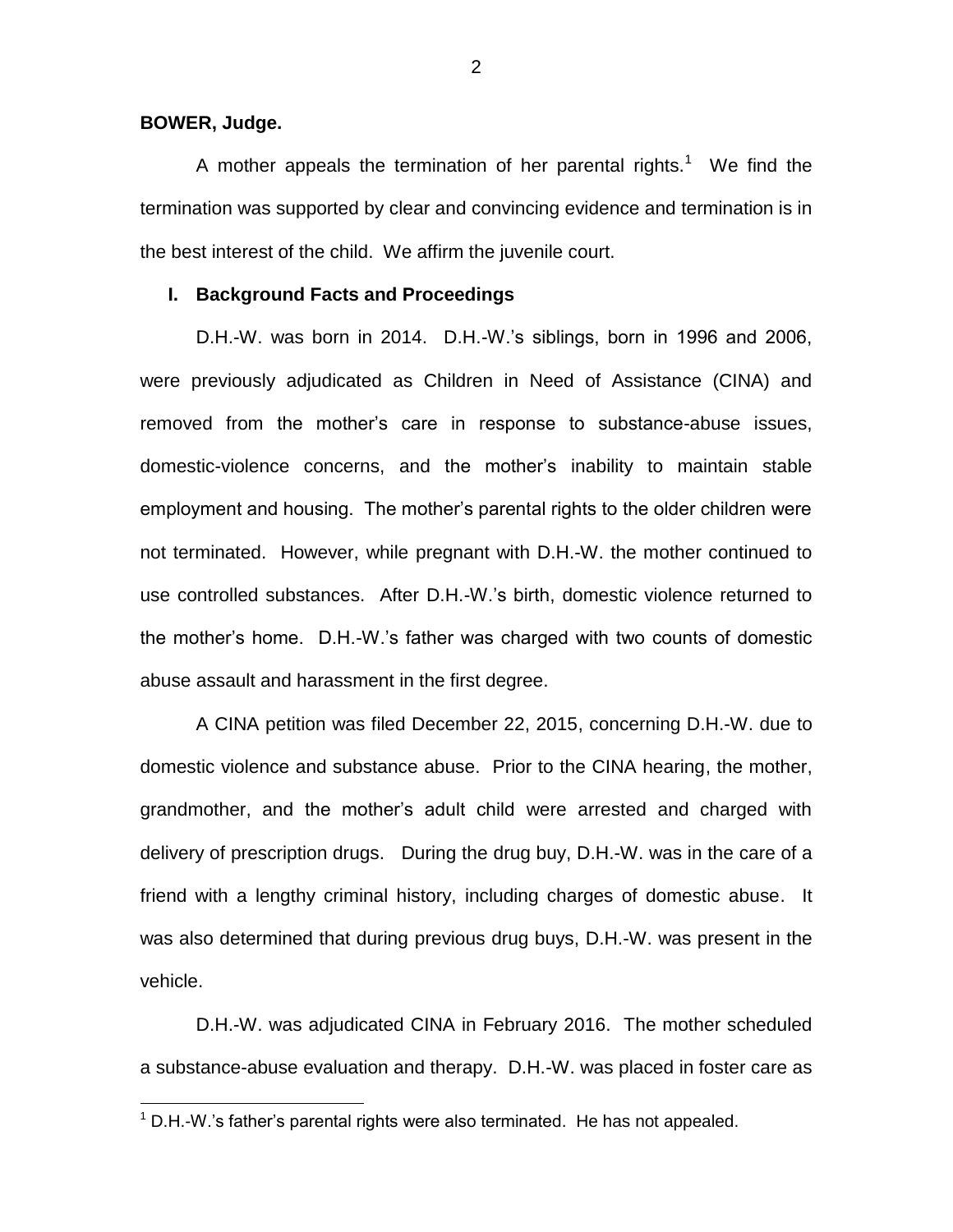neither parent was able to care for the child. The mother began supervised visitation. At a permanency review hearing, the mother showed improvement. She was cooperative with treatment, was working part-time, and had begun to remove herself from individuals who triggered her substance-abuse issues. The mother consistently attended family treatment court. When safety issues at her home were pointed out, the mother showed commitment to addressing those problems, and she showed interest in learning to meet D.H.-W.'s needs. The mother actively engaged with D.H.-W. during visits and showed a strong bond with the child. Seeing the significant improvement made by the mother, the juvenile court allowed the mother an additional six months to work towards reunification.

The juvenile court set a hearing for modification of permanency for April 4, 2017. At the time of the hearing, the mother had finally secured an apartment, but had not fully moved in. The juvenile court expressed concern regarding the mother's unhealthy relationships with her mother and her adult child, as the three would often use illegal substances together. However, the mother no longer suffered from chronic pain, owned her own vehicle, and had a valid driver's license.

The termination hearing was held July 20. Earlier in the month, the mother went camping with her two older children, her father and mother, and her brother and sister-in-law. The mother had previously identified her sister-in-law as a negative person she should not associate with. During the trip, illegal substances were used although the mother claims she did not partake. A fight

3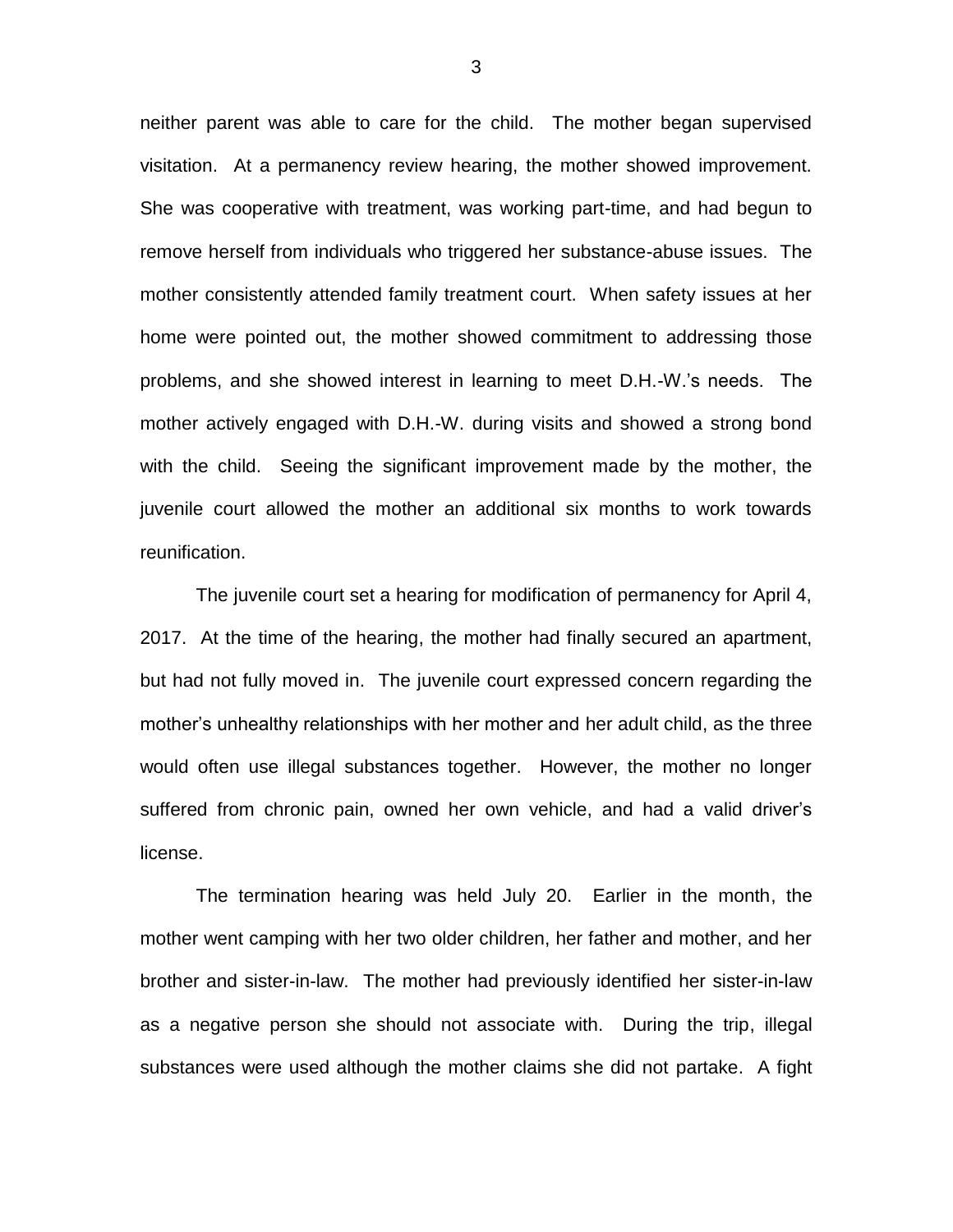between the mother's adult child and the sister-in-law broke out, but the mother did not take her younger child and leave even though she was able.

Additionally, after the camping trip the mother helped her adult child move. During the move the child and a friend taunted her and encouraged her to smoke marijuana. Unable to withstand the pressure, the mother gave in and smoked. The juvenile court terminated the mother's parental rights pursuant to Iowa Code sections 232.116(1)(d), (h), and (*l*) (2017), on October 20, 2017. The mother now appeals.

# **II. Standard of Review**

The scope of review in termination cases is de novo. *In re D.W*., 791 N.W.2d 703, 706 (Iowa 2010). Clear and convincing evidence is needed to establish the grounds for termination. *In re J.E*., 723 N.W.2d 793, 798 (Iowa 2006). Where there is clear and convincing evidence, there is no serious or substantial doubt about the correctness of the conclusion drawn from the evidence. *In re D.D*., 653 N.W.2d 359, 361 (Iowa 2002). The paramount concern in termination proceedings is the best interests of the child. *In re L.L*., 459 N.W.2d 489, 493 (Iowa 1990).

### **III. Sufficiency of the Evidence**

The mother claims there is not sufficient evidence in the record to support termination of her parental rights. "When the juvenile court terminates parental rights on more than one statutory ground, we may affirm the juvenile court's order on any ground we find supported by the record." *In re A.B.*, 815 N.W.2d 764, 774 (Iowa 2012). We will focus on section 232.116(1)(h).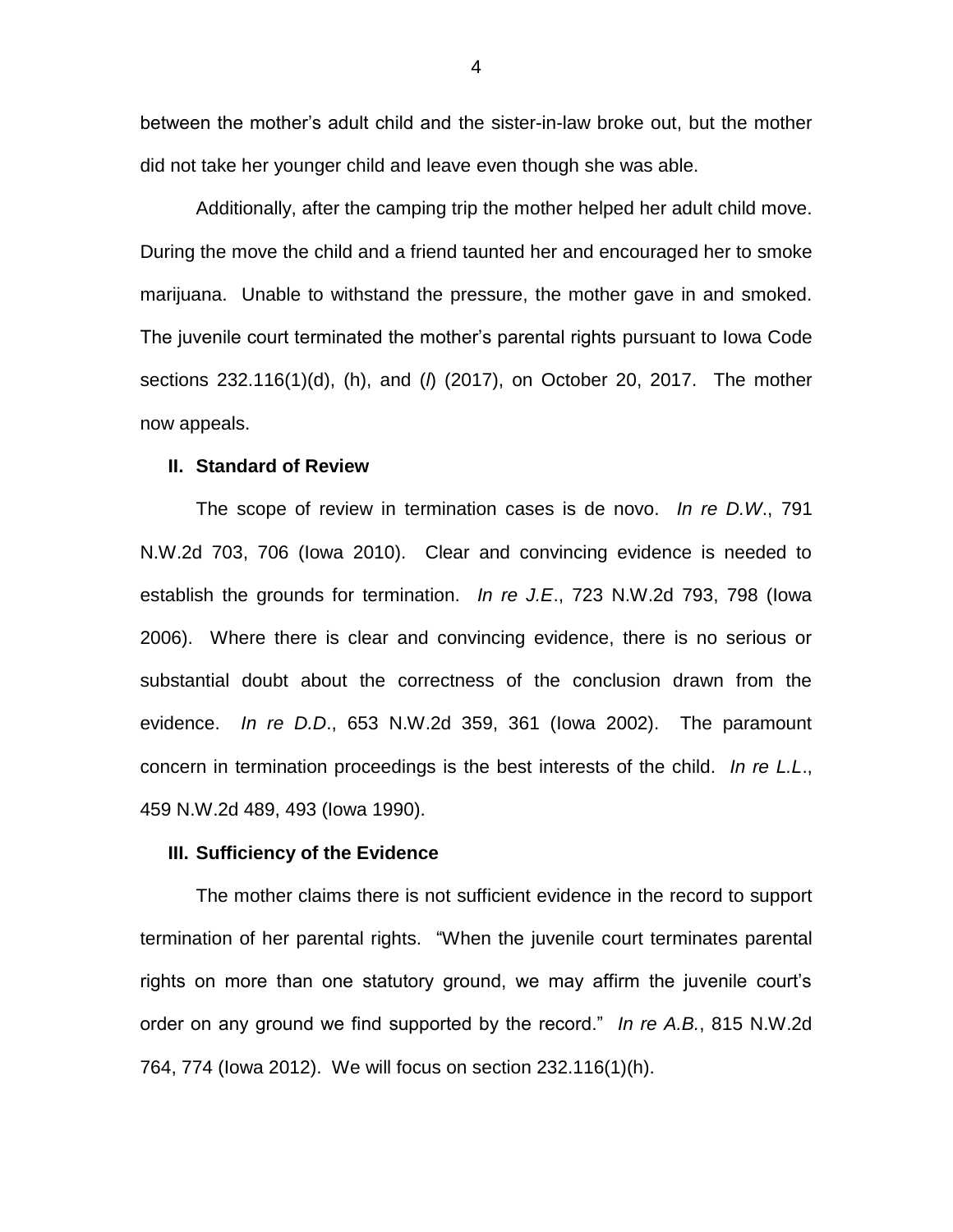The mother only contests Iowa Code section 232.116(1)(h)(4), requiring the child be able to be returned at the time of the termination hearing. The mother claims she made significant progress in addressing the underlying issues. She had obtained temporary employment with the possibility of a more stable and permanent job, maintained her own apartment, decreased her involvement with negative people, remained sober for over one year, and was complying with the terms of her probation.

The mother has made progress in addressing many of the initial concerns in this case. However, the mother has often regressed or failed to maintain her progress. She touts her sobriety yet was goaded into smoking marijuana by her adult child. She points out her independent housing but took more than a year to secure her apartment, delayed moving in, and the juvenile court expressed concern she continued to reside at her mother's home. The mother also states she has reduced her interactions with negative people in her life; however, at the time of the termination hearing she continued to associate with the two most negative people in her life, her adult son and her mother. A parent's past performance indicates future action. *In re C.K*., 558 N.W.2d 170, 172 (Iowa 1997) (citations omitted).

The mother has shown she understands what she needs to do in order to be reunited with her child. She has shown she is capable of doing those things. However, she has also shown she cannot or will not maintain the progress she has made. We find D.H.-W. could not be returned to the mother at the time of termination.

5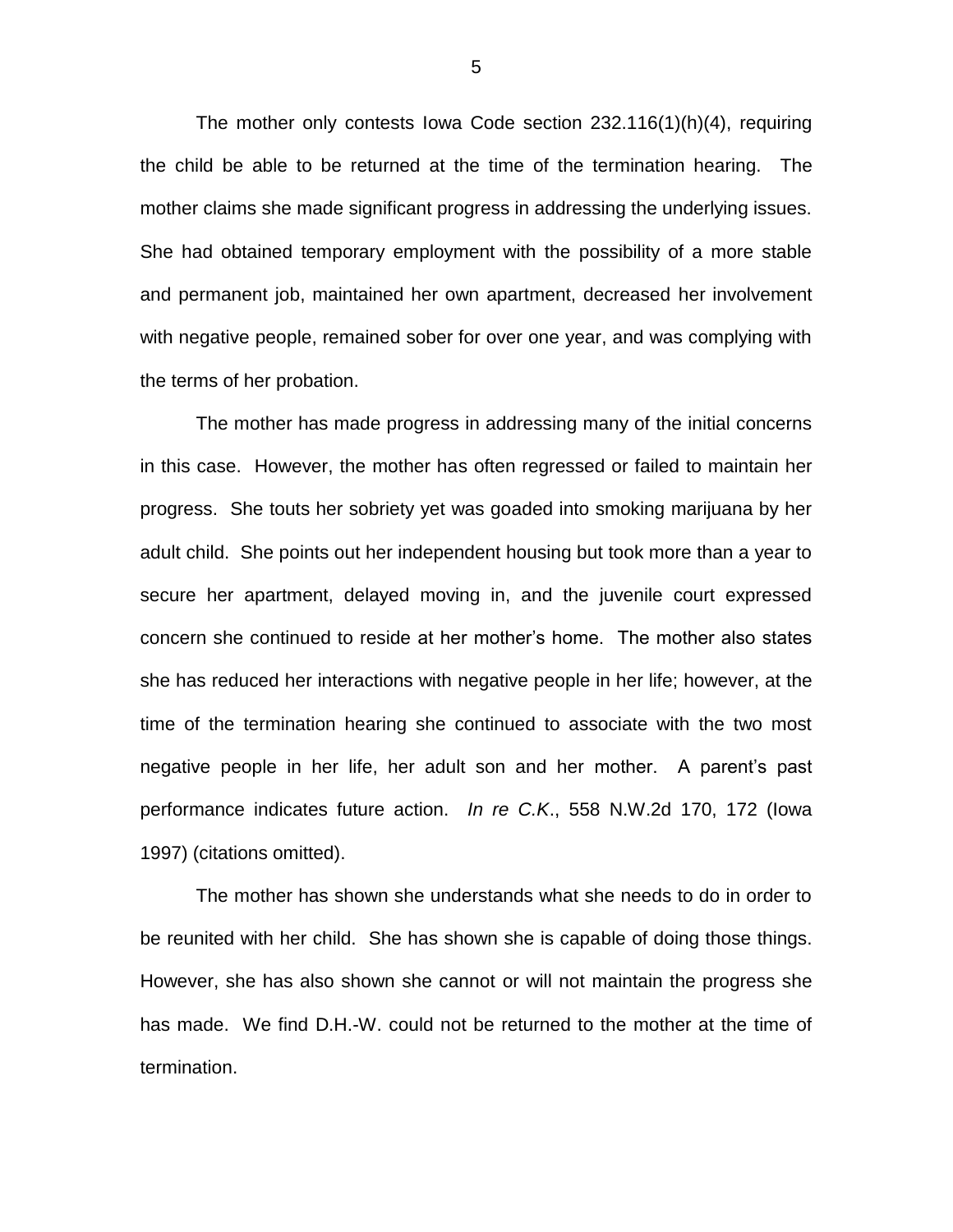### **IV. Best Interests**

The mother also claims termination is not in the best interests of D.H.-W. After finding a ground for termination exists we are to "consider the factors under section 232.116(2). Section 232.116(2) requires us to give primary consideration to the child's safety, to the best placement for furthering the long-term nurturing and growth of the child, and to the physical, mental, and emotional condition and needs of the child." *In re P.L*., 778 N.W.2d 33, 40 (Iowa 2010) (internal quotation marks and citations omitted).

We find D.H.-W.'s best interests are served by termination. The mother has not made sufficient progress in addressing the underlying issues in this case. Additionally, the foster home D.H.-W. is currently in has made significant progress in addressing in the child's developmental issues. The stability and nurturing D.H.-W. will continue to receive far outweighs the short-term uncertainty. Termination is in the best interests of the child.

## **V. Exceptions**

Finally, the mother claims her bond with D.H.-W. is so strong as to preclude termination. The juvenile court may decide not to terminate parental rights if any exception set out in Iowa Code section 232.116(3) is shown. "The court has discretion, based on the unique circumstances of each case and the best interests of the child, whether to apply the factors in this section to save the parent-child relationship." *In re D.S*., 806 N.W.2d 458, 475 (Iowa Ct. App. 2011).

The mother claims D.H.-W. "is very bonded to her, he loves her, and he knows that she is his mother." While this emotional bond certainly exists and termination will cause some emotional distress for D.H.-W., we find the increased